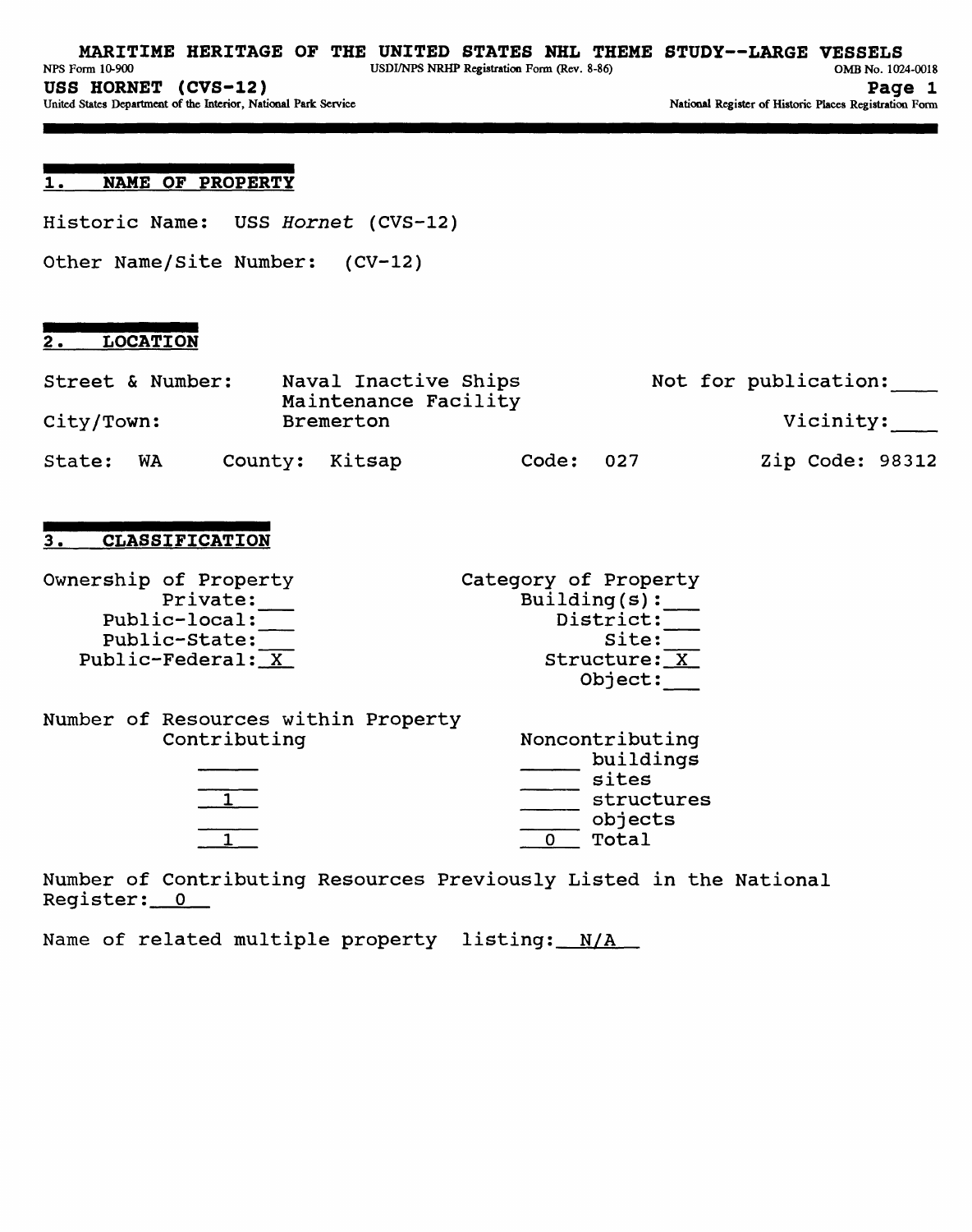### **4. STATE/FEDERAL AGENCY CERTIFICATION**

As the designated authority under the National Historic Preservation Act of 1986, as amended, I hereby certify that this  $X$  nomination  $x$  request for determination of eligibility meets the documentation standards for registering properties in the National Register of Historic Places and meets the procedural and professional requirements set forth in 36 CFR Part 60. In my opinion, the property  $X$  meets  $\_\_$  does not meet the National Register Criteria.

Signature of Certifying Official Date

State or Federal Agency and Bureau

In my opinion, the property  $X$  meets  $\_\_\$  does not meet the National Register criteria.

Signature of Commenting or Other Official Date

State or Federal Agency and Bureau

## **5. NATIONAL PARK SERVICE CERTIFICATION**

I, hereby certify that this property is:

| Entered in the National Register<br>Determined eligible for the |
|-----------------------------------------------------------------|
| National Register                                               |
| Determined not eligible for the                                 |
| National Register                                               |
| Removed from the National Register                              |
| Other (explain):                                                |

Signature of Keeper **Date of Action**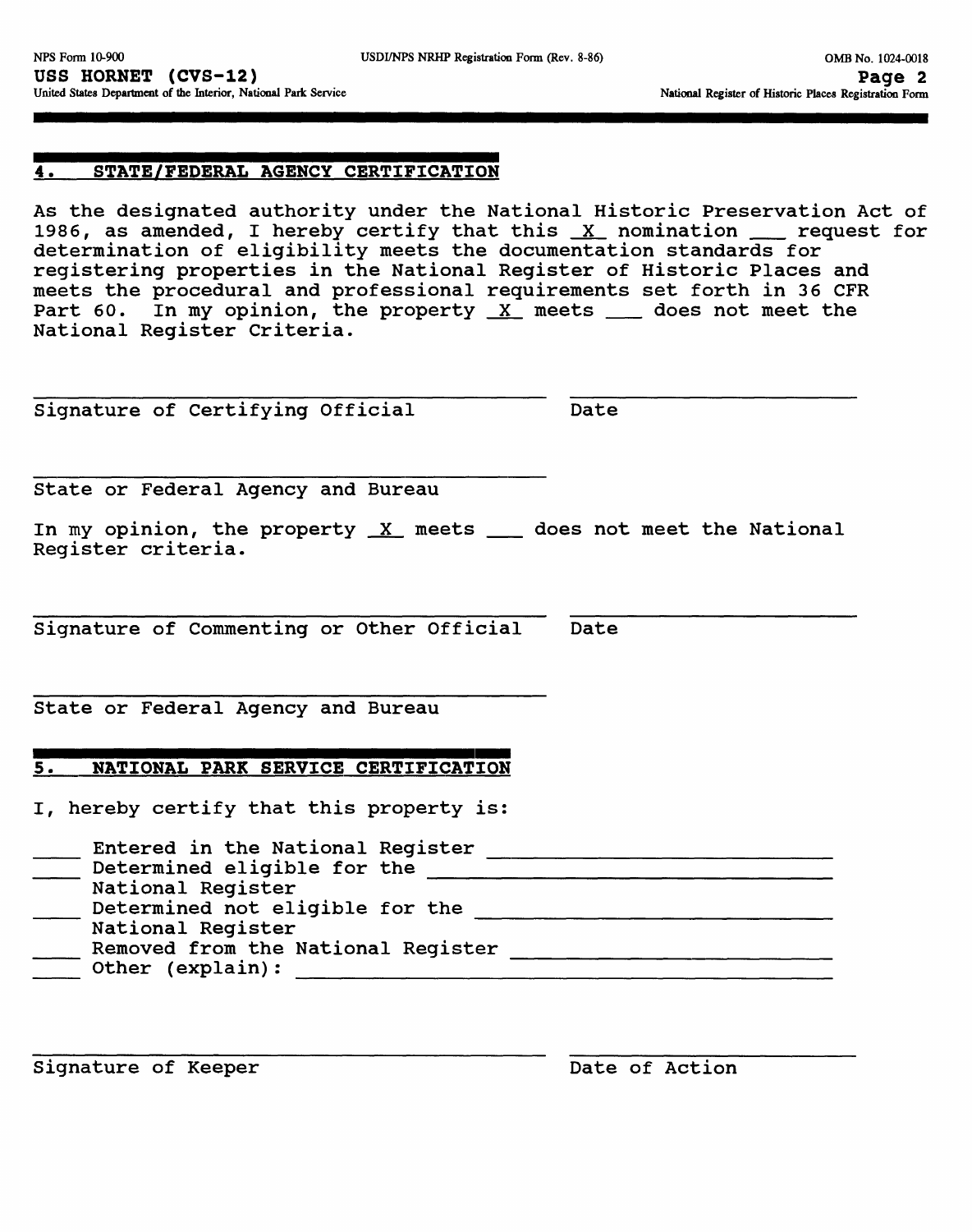| 6.<br>FUNCTION OR USE                         |                                              |                         |  |
|-----------------------------------------------|----------------------------------------------|-------------------------|--|
| Historic: Naval                               | Sub:                                         |                         |  |
| Current:<br>Naval                             | Sub:                                         |                         |  |
| <b>DESCRIPTION</b><br>7.                      |                                              |                         |  |
| Architectural Classification:<br><b>Essex</b> | Materials:<br>Foundation:<br>Walls:<br>Roof: | Steel<br>Steel<br>Steel |  |

Other Description: N/A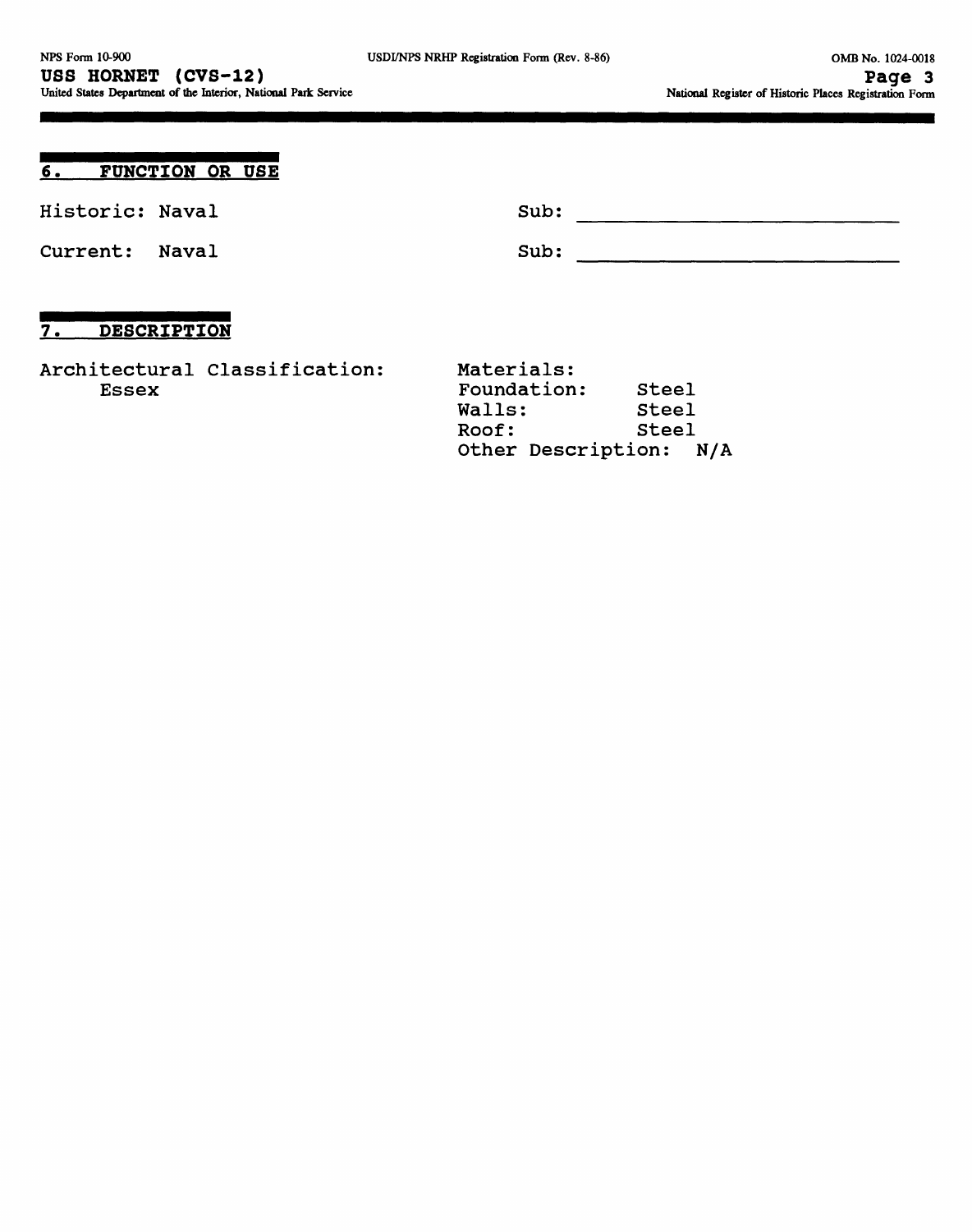### **Describe Present and Historic Physical Appearance.**

The Essex-class aircraft carrier USS Hornet (CVS-12), built to replace the earlier Yorktown-class carrier of the same name (CV-8) that had been lost at the Battle of Santa Cruz on October 27, 1942, is a decommissioned vessel at the Naval Inactive Ships Maintenance Facility, Puget Sound Naval Shipyard, in Bremerton, Washington. Currently authorized for disposition through scrapping, Hornet is also the subject of a preservation effort by a local group, the USS Hornet Historical Museum Association.

### **DESCRIPTION**

### **USS Hornet AS A CV**

As laid down and launched, Hornet was a welded, steel-hulled vessel 872 feet long overall, with a waterline length of 820 feet. The flight deck had an area of 862 feet by 108 feet. The carrier had an overall breadth of 147 feet, 6 inches, and a waterline beam of 93 feet. The hull depth was 54 feet, 8 inches. Hornet drew 30 feet, 10 inches (full load) and her design displacement was 33,440 tons. The design standard displacement was 27,500 tons, and the full load was  $36,380$  tons.<sup>1</sup>

The ship was protected by steel armor. The hangar deck carried 1.5 inches, as did the fourth deck. The side belt incorporated armor that varied from 2.5 to 4 inches of armor. The steering compartment was enclosed by 4-inch Class B armor on the sides and 2.5 inches at the top. During World War II, the carrier was painted in a variety of camouflage schemes. In 1944, the "dazzle" measure applied to Hornet mixed pale grey, haze grey, and Navy blue. Post-war colors returned the carrier to the "Navy grey" color it had borne at her launching.

The flight deck was pierced by two 48.3 x 44.3-foot hydraulic elevators, each with a 28,000-lb. capacity, and a 60 x 34-foot, 18,000-lb. capacity deck edge elevator on the port side, abeam of the island. Mk 4 arrester gear with wires was fitted on the flight deck from the bow to the stern, since Hornet and the other early Essexes were constructed to allow aircraft to launch over the stern and retrieve over the bow. The flight deck overhung the forecastle deck and a stern gallery. Roller doors pierced the hull at the hangar deck port and starboard.<sup>2</sup>

Characteristics of the Essex class are found in Norman Friedman, U.S. Aircraft Carriers; An Illustrated Design History (Annapolis: U.S. Naval Institute Press, 1983), pp. 133-157, 394. Also see Alan Raven, Essex-Class Carriers (Annapolis: U.S. Naval Institute Press, 1988).

 $2$  Friedman,  $op. cit.$ , p. 394.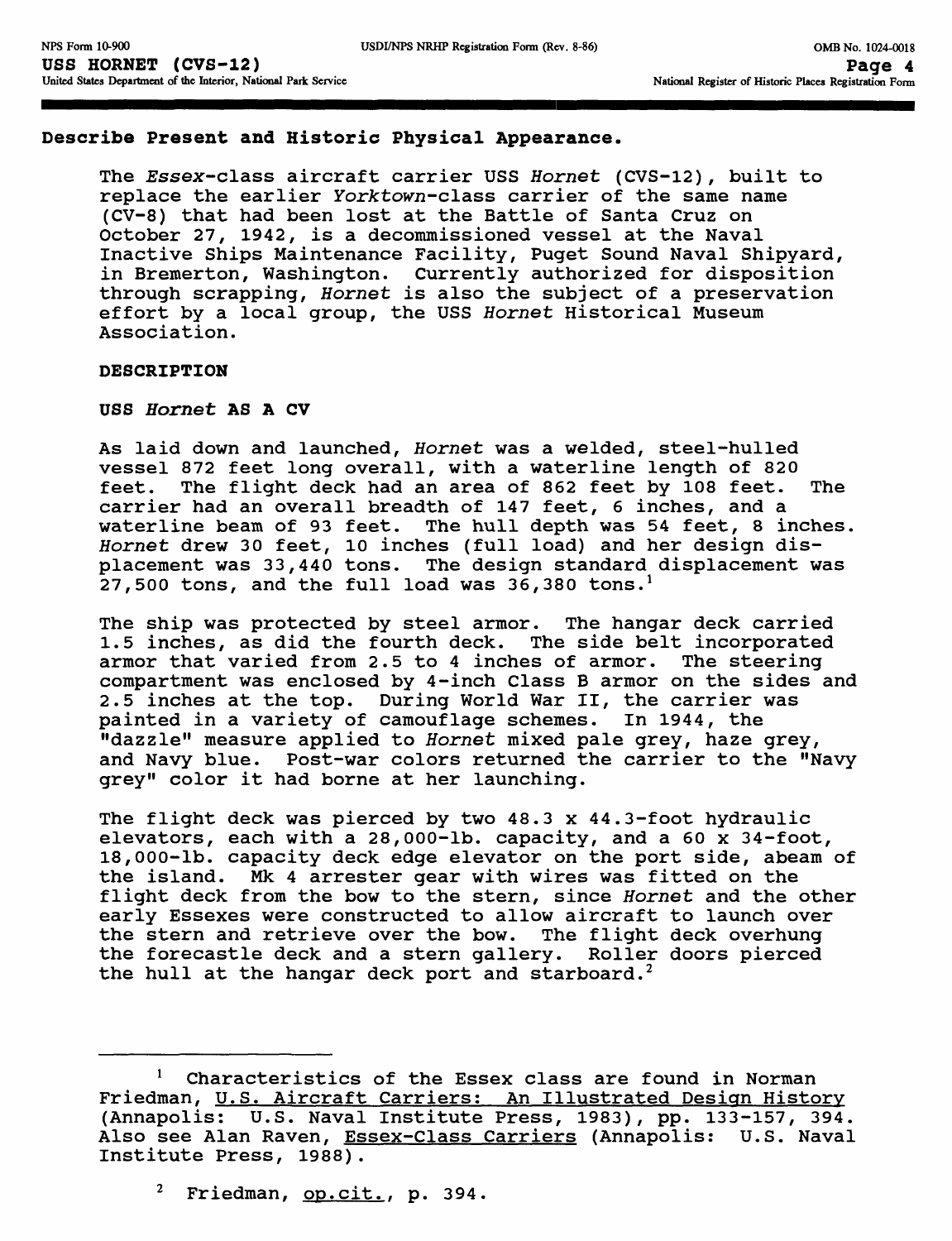The island, on the starboard side, amidships, had five levels which included a communication platform, the flag bridge, navigating bridge, a deck atop the pilothouse that mounted single 20mm guns and Mk 51 directors, and the air defense platform, with a quadruple 40mm platform and 24-inch searchlights. The stack trunked through the superstructure and vented aft of the island. The stack carried an SC radar antenna. The navigating bridge level included the pilothouse, charthouse, air plot, radar room, and abaft the intakes, the radar control room. At the after end of the deck was a quadruple 40mm mount. The island also mounted two Mk 37 directors, one forward and one aft, each fitted with Mk 4 radar. Hornet carried a tripod foremast, which was fitted with an SK radar antenna, YE homing beacon, SG radar antenna, an SM radar antenna, and the ensign staff with servicing platform. Hornet also carried long-wire antenna arrangements on the starboard edge of the flight deck, fore and aft of the island.

Design armament for the Essex class was twelve 5-inch, 38 caliber guns, on four twin mounts in houses and four single mounts on the gallery, thirty-two 40mm guns on eight quadruple, Mk 4 mounts, and forty-six 20mm Oerlikon guns on single mounts. Fire control was provided by the previously mentioned two Mk 37 and eight Mk 51 directors. By the war's end, Hornet's armament was augmented to a total of seventeen 40mm guns after a 1944 refit. The Essex carriers were built to accommodate 36 F6F-3 fighters, 37 SB2C bombers, and 18 TBF torpedo bombers, or 91 aircraft. The designed crew complement for ship and aircraft was 268 officers and 2,363 of the ship's crew.<sup>3</sup>

Hornet was powered by eight Babcock and Wilcox boilers and was propelled by four 150,000 shaft horsepower Westinghouse geared steam turbines that delivered a 33-knot speed. Hornet carried 6,330 tons of fuel with an endurance of 15,000 nautical miles at 15 knots. <sup>4</sup>

### **HORNET AS A CVS**

After being laid up in reserve after the war, Hornet was recalled to service in the 1950s. The carrier, like nearly all other<br>Essexes, was modernized. Hornet had missed an earlier moder Hornet had missed an earlier modernization program, SCB-27A, in 1949-1950, but in 1952 a new program, SCB-27C, was initiated and included Hornet. As part of this modernization program, the carrier received an angled flight deck, a fully enclosed "hurricane" bow, improved Mk 7 arrester gear, and the forward elevator was enlarged to a 70-square-foot area. During this 1955 refit, the carrier had her island reduced and streamlined, a pole mast installed to replace the original tripod, the replacement of the Mk 37 fire control system with a Mk 25 system, the installation of Hll catapults, the removal of the side armor, a strengthened flight deck, and increased

- 3 Ibid.
- Ibid.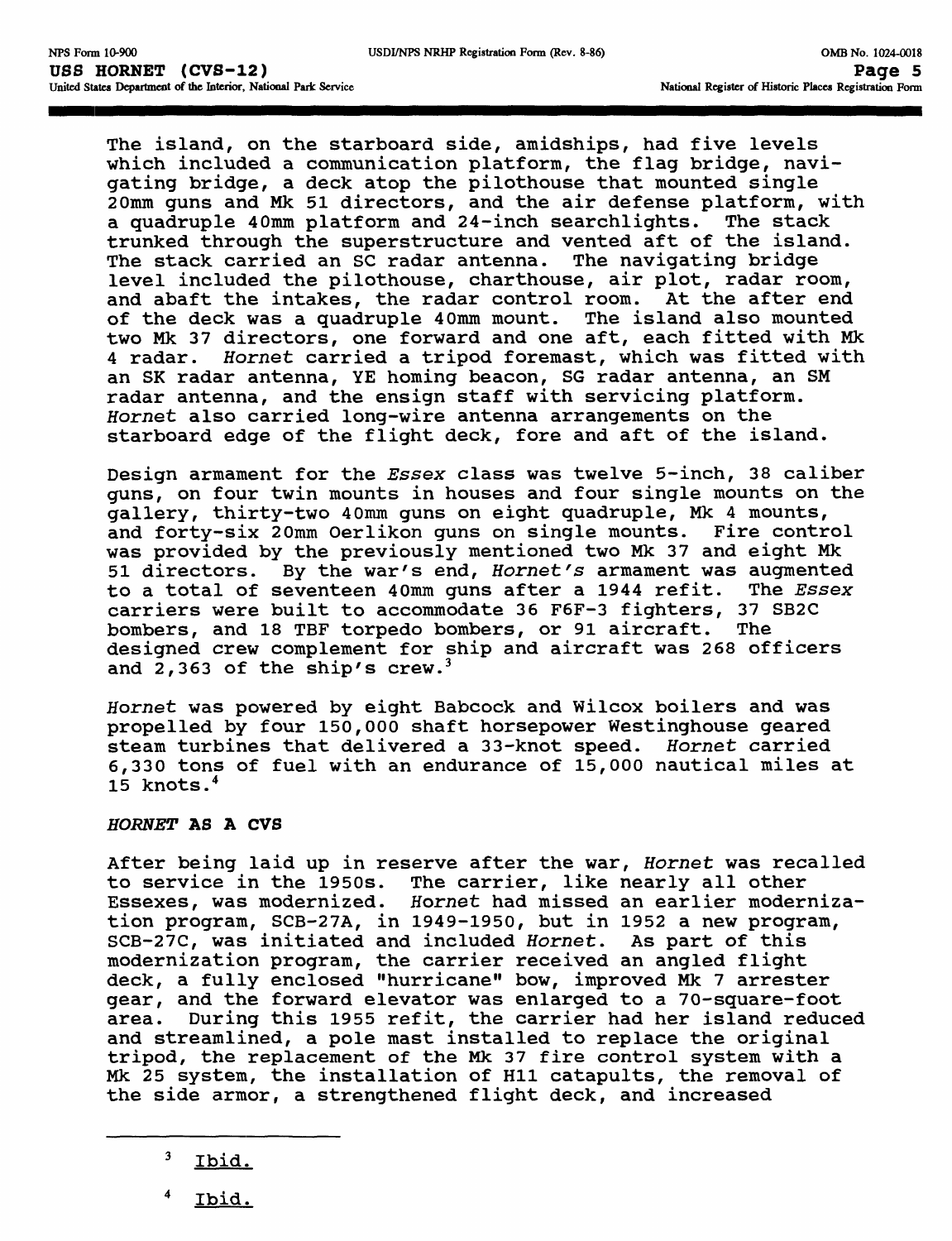capacity for aviation fuel. The teak flight deck was covered with metal at the same time. The houses with their twin 5-inch mounts were removed at this time, as were the single 20mm and quadruple 40mm mounts.<sup>5</sup> Apart from ongoing modernization of electronic equipment, notably fire control and other radar, and the installation of magazine and handling gear for nuclear weapons, Hornet remained essentially unmodified, even after 1958 and 1965 refits for her antisubmarine warfare role, until decommissioned and laid up in 1970. It was in her SCB-27C configuration that the carrier participated in the Apollo 11 and 12 mission recoveries.

### **CURRENT CONDITION AND APPEARANCE OF HORNET**

As part of the fleet readiness program that Hornet was assigned to after decommissioning, the ship was sealed and a dehumidification system installed to "mothball" the carrier. All interior spaces and compartments retain their original equipment, most of it dating from World War II. This includes tools, equipment, and ship's documents, such as a complete set of plans and manuals. The vessel was recently repainted and sports the standard "Navy grey" coat. She is in good to excellent condition, and the decision to scrap the vessel if memorialization efforts fail is based on her obsolescence in the age of nuclear supercarriers, not condition. Hornet retains her World War II issue single 5-inch guns on the gallery. However, the external appearance of the vessel is not that of the war, but rather reflects her 1955 SCB-27C modernization. However, the principal design features of the wartime Essex class are readily apparent. The modernization of the flight deck, the hurricane bow, and the removal of armament, while they might be seen to diminish the integrity of the vessel as a wartime structure, have attained their own significance through their association with Hornet during the majority of the carrier's career, and from the fact that they defined the ship's appearance and capabilities during her most significant post-World War II action, the recovery of the Apollo 11 command module after the first manned landing on the moon.

Raven, Essex-Class Carriers, pp. 14-15.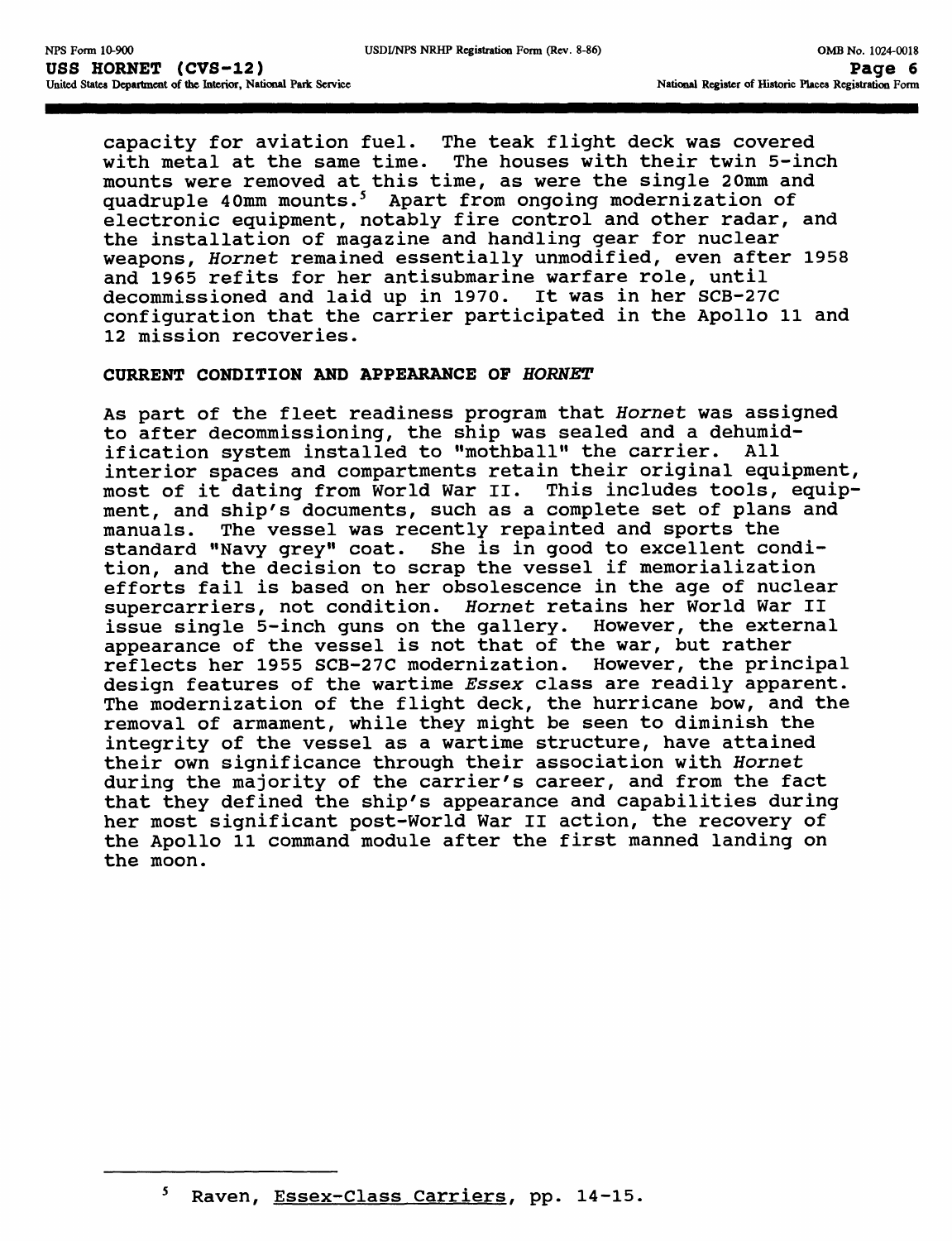# 8. **STATEMENT OF SIGNIFICANCE**

Certifying official has considered the significance of this property in relation to other properties: Nationally:<u> X</u> Statewide:\_\_\_ Locally:\_\_\_

| Applicable National<br>Register Criteria:       | $A \times B$ $C$ $D$                                                                               |
|-------------------------------------------------|----------------------------------------------------------------------------------------------------|
| Criteria Considerations<br>(Exceptions):        | $A$ B C D E F G X                                                                                  |
| NHL Criteria:<br>1,4                            |                                                                                                    |
| NHL Theme(s): VIII:                             | World War II<br>War in the Pacific, 1941-1945<br>$\mathbf{B}$ .                                    |
| XVIII:                                          | Technology (Engineering & Invention)<br>Earth and Space Exploration<br>J.                          |
| Areas of Significance:<br>Naval<br>Man In Space | Period(s) of Significance<br>Significant Dates<br>$1943 - 1945$<br>1944, 1945<br>1962-1970<br>1969 |
| Significant Person(s):                          | N/A                                                                                                |
| Cultural Affiliation:                           | N/A                                                                                                |
| Architect/Builder:                              | Newport News Shipbuilding and Drydock                                                              |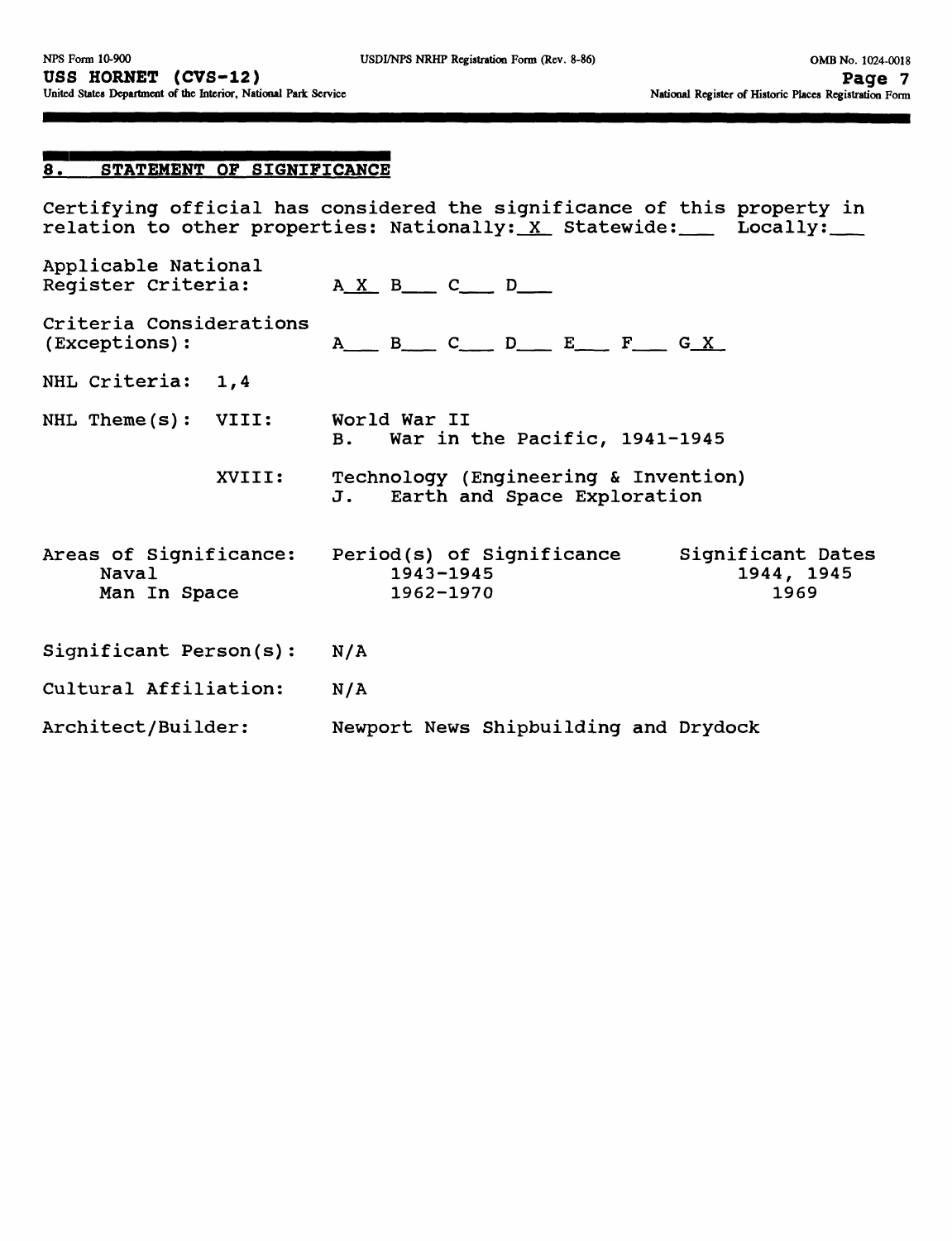# **State Significance of Property, and Justify Criteria, criteria Considerations, and Areas and Periods of Significance Noted Above.**

USS Hornet (CV-12) was part of a wartime buildup of United States carrier forces in a war that demonstrated the vital role of naval<br>aviation. Launched just ten months after her predecessor USS Launched just ten months after her predecessor USS Hornet (CV-8) was lost in battle, the new Hornet had a distinguished war career that included the invasion of Saipan and the Battle of the Philippine Sea, the amphibious landing on Palau, the Philippines, Iwo Jima and Okinawa, and strikes against the Japanese home islands. Hornet earned seven battle stars and a Presidential Unit Citation during World War II. Reactivated for Korean Conflict service, Hornet's last combat deployment was as an antisubmarine warfare carrier during the Vietnam Conflict. Hornet's significant career was capped with the recovery of the Apollo 11 and 12 astronauts at the conclusion of these two famous space missions. One of seven surviving Essex-class carriers, Hornet is nearly identical to her sisters Yorktown and Intrepid, both NHLs. Hornet had as significant a World War II career and a postwar career through its recovery of the command modules and crews of the first two manned landings on the moon.

### **COMPARISON OF HORNET WITH OTHER ESSEX-CLASS CARRIERS**

Beginning with USS Essex (CV-9), namesake of the class, 26 Essex-class carriers were ordered by the U.S. Navy between February 1940 and June 1943. Twenty-four were completed and placed in service. Fourteen were commissioned during World War II, beginning with Essex and ending with USS Bon Homme Richard (CV-31). Of these vessels, all were broken up except for Yorktown (CV-10), now a National Historic Landmark preserved at Patriots Point, South Carolina, USS Intrepid, (CV-11), now a National Historic Landmark preserved at New York, New York, Hornet, USS Lexington (CV-16), still active as a training ship in Pensacola, Florida, but now awaiting disposition and possible scrapping, USS Bennington (CV-20), USS Bon Homme Richard (CV-31), and USS Oriskany (CV-34), laid up with Hornet at Bremerton. All of these carriers received either a SCB-27A or SCB-27C modernization during their career. Each of these surviving carriers that are not National Historic Landmarks could conceivably be evaluated, and on the basis of their wartime careers might be found to meet the criteria. However, two of the class already represent their sisters through their wartime associations as National Historic Landmarks. Hornet is advanced as a candidate with a significant war career capped by its critical participation in the most significant missions of the American space program, the successful culmination of the national effort to land a man on the moon.

#### **THE ROLE OF THE ESSEX-CLASS CARRIERS IN NAVAL AVIATION**

The United States Navy joined other naval powers interested in naval aviation with the conversion of the fleet collier Jupiter (AC-3) to the carrier Langley (AV-1) between 1920-1922. In the latter year, Congress, acting in accord with the Washington Naval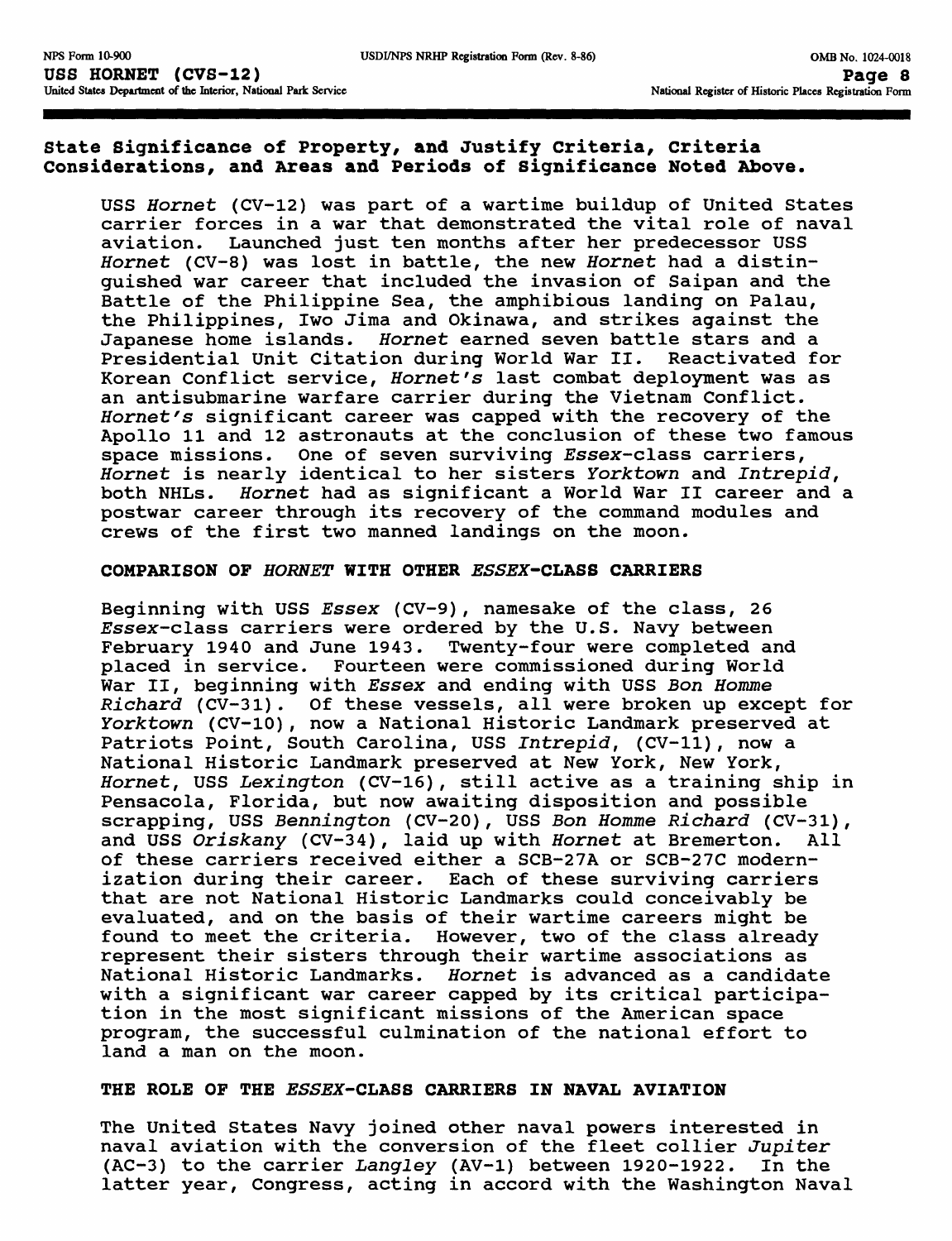Treaty, abandoned plans to build a six-cruiser addition to the fleet and instead authorized the conversion of two of the incomplete Lexington-class battle cruisers, Lexington and Saratoga, into the United States' first fleet cruisers as CV-2 and CV-3. The U.S. Navy considered Lexington and Saratoga major successes. They were "as remarkable in their way as the first British dreadnought battleship launched only 25 years before, outclassing every other carrier in existence."<sup>1</sup> Operating in tandem, the three carriers forged a doctrine of naval aviation that gradually found acceptance in a battleship Navy. Additional carriers were built: Ranger (CV-4), the first American carrier built as such from the keel up, the three sisters of the Yorktown class, Yorktown (CV-5), Enterprise (CV-6) and Hornet (CV-8), and Wasp (CV-7). Prior to the United States' entry into World War II, American shipyards had already launched several small escort carriers of the Sangamon class, a prototype, Long Island (CVE-1), and had planned a new class of carriers to augment the fleet, the  $Essex$  class.<sup>2</sup>

While the pioneer fleet carriers alone survived intact the Japanese assault that propelled America into the global conflict, most were lost in combat with the exception of Saratoga, Ranger and Enterprise within the first year of war. Langley was lost off Java on February 27, 1942; Lexington sank after the Battle of the Coral Sea on May 8, 1942. Yorktown was lost during the Battle of Midway on June 5, 1942. Hornet was sunk at Santa Cruz on October 27, 1942, and Wasp was lost in the Solomons on September 15, 1942. To offset the tremendous carrier losses, the United States hastened the completion of the Essex class and converted another group of cruisers into the so-called "lightcarriers," or CVLs, of the Independence class. The naval war in the Pacific, which in 1942 saw the turning back of the Japanese advance through the sacrifices of the earlier carriers, pushed back the Japanese as the Essex carriers were commissioned and entered the campaign. Essex (CV-9), namesake of the class, was commissioned on December 31, 1942, and was followed in quick succession by five others over the next five months. According to historian Norman Friedman, the "Essex class best symbolizes the success of the U.S. carrier. Designed on the eve of World War II, these ships formed the basis of the fast carrier task force, which won the great victories of 1944-1945, and served in both Korea and Vietnam.... They comprised the most numerous class of U.S. fleet carriers.... $^{\mathfrak{n}3}$ 

<sup>1</sup> U.S. Fleet Carriers in World War II. (Poole: Blandford Press, 1983), p. 21.

Roger Chesnau, Aircraft Carriers of the World, 1914 to the Present; An Illustrated Encyclopedia. (Annapolis: U.S. Naval Institute Press, 1984), pp. 198-225, passim.

Norman Friedman, US Aircraft Carriers: An Illustrated Design History. U.S. Naval Institute Press, 1983), p. 133.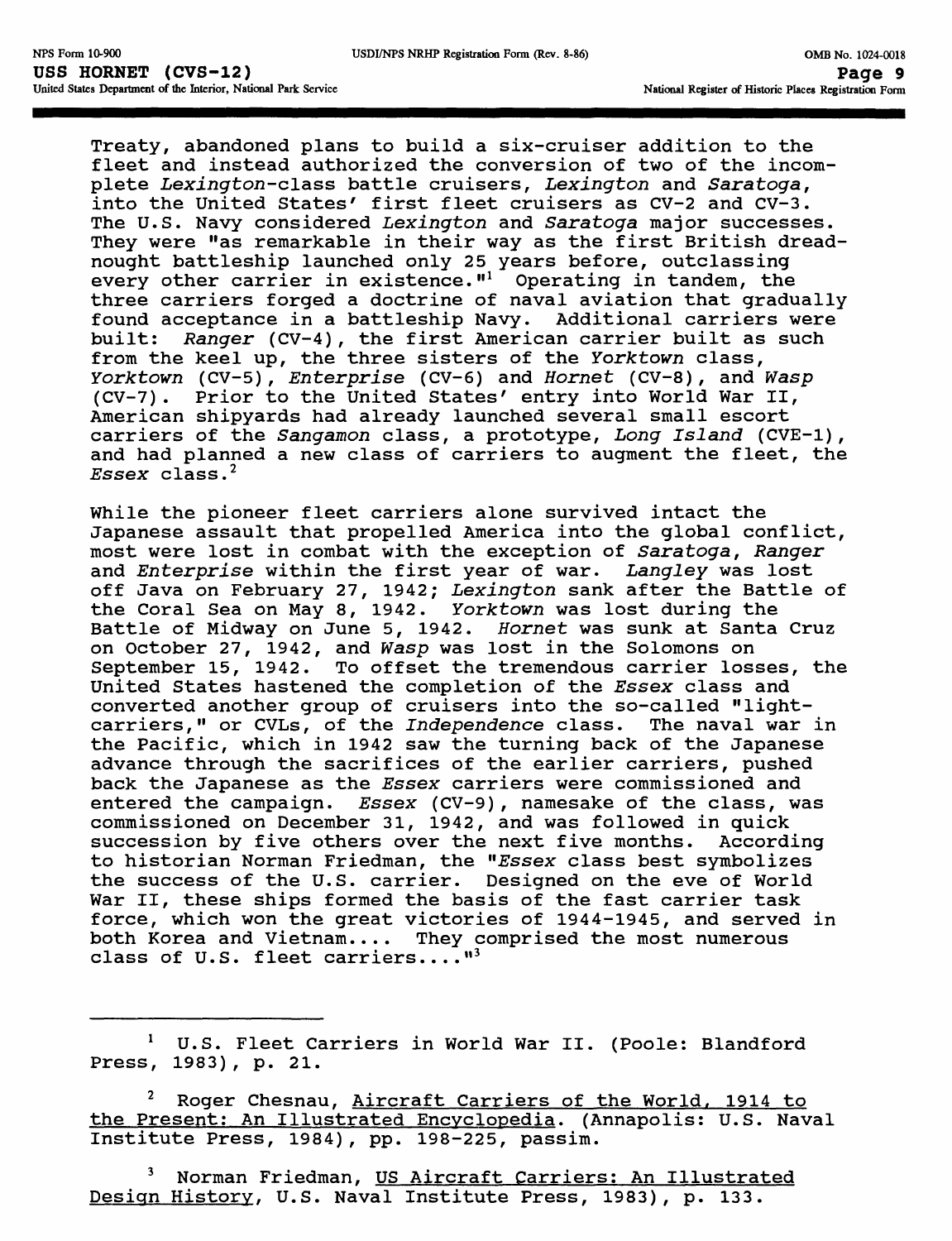### **USS HORNET (CV-12) IN THE SECOND WORLD WAR II**

The name Hornet has been carried by U.S. fighting ships since 1775. The aircraft carriers christened Hornet have been, respectively, the seventh and eighth naval vessels so named. Ordered in 1940 and launched on August 30, 1943, CV-12 was laid down as Kearsarge. Following the loss of CV-8 the previous October, however, the decision was made by the Navy to transfer the name of Hornet to the new carrier, the fourth of the Essex class. USS Hornet was commissioned at the Portsmouth Navy Yard on November 29, 1943, and after a two-week shakedown cruise, the carrier was ordered to the Pacific. Hornet arrived at Pearl Harbor on March 4, 1944.

Ordered to Majuro in the Marshall Islands, Hornet there joined Task Force 58 and sortied with the task force to Palau and the Carolines before heading to Woleai and thence to Ponape to strike Japanese installations. Hornet next sortied with Task Group 58.3 to the Marianas, hitting Guam and Rota on June 12, 1944. On June 20, the carrier participated in the decisive battle known as the "Marianas Turkey Shoot," hitting and sinking a Japanese carrier. June ended with Hornet striking Iwo and Chichi Jima before returning to hit Guam and Rota again in July in preparation for the invasion of Guam.

On September 6, 1944, Hornet struck Peleliu and Anguar on the first of three days of successive strikes to prepare for and support the invasion of those islands. Hornet then sailed with the fleet to support the retaking of the Philippines. Five days of attacks against airfields and installations on Davao, Mindanao, Cebu, and Negros culminated in Hornet's air squadrons supporting MacArthur's invasion of Morotai. By September 21, Hornet's planes were in the skies over Manila before returning to Cebu and Negros.

The first weeks of October brought strikes against Okinawa, Ryukyu Retto, Aparri, Luzon and Formosa, with Hornet's combat air patrol (CAP) constantly engaging the enemy as the carrier came under constant aerial assault. On October 13, Hornet's antiaircraft guns splashed their first enemy aircraft. Then, a week later, Hornet participated in the Battle of Leyte Gulf. After the battle, Hornet returned to the task of hitting Luzon, with its pilots concentrating on Clark Field. Hornet remained in the Philippines through the next few months, with a brief provisioning layover at Ulithi.

In 1942, USS Hornet (CV-8) had made history by striking the supposedly impregnable Japanese home islands in a daring bombing raid against Tokyo led by Lt. Col. "Jimmy" Doolittle. On February 16, 1945, USS Hornet (CV-12) carried on the tradition by joining other carriers in the first full-scale attack on Tokyo. The carrier struck Iwo Jima, Okinawa, and Tokyo and Kure again over the next two months. In April, Hornet joined in the support of the invasion of Okinawa. On the 7th, Hornet received orders to join other carriers in attacking a Japanese task force bearing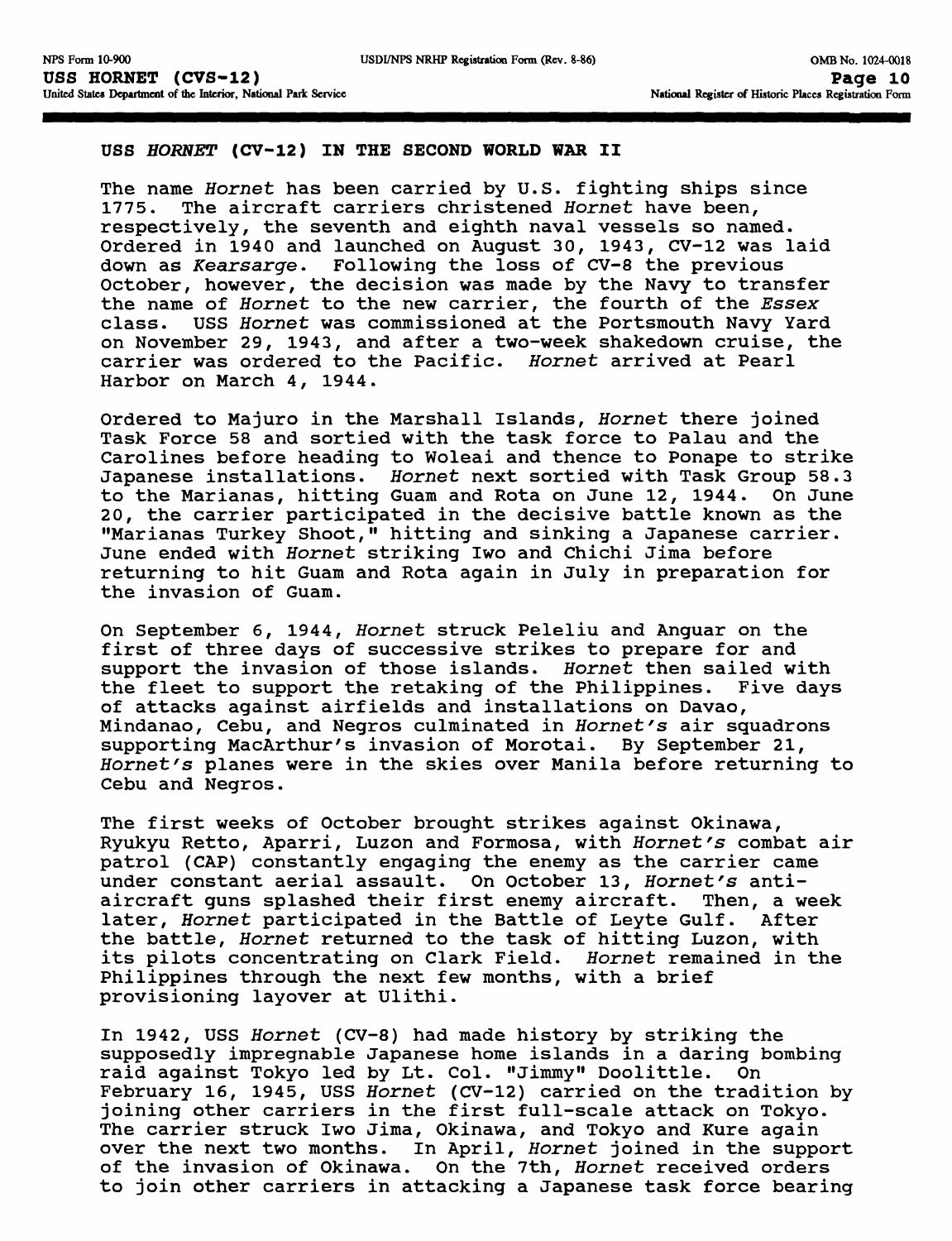down on the East China Sea. This was a "kikusui," or last ditch sortie by the Imperial Japanese Navy led by the flagship Yamato. The 45,000-ton superbattleship was hit repeatedly by bombs and torpedoes from the various air groups, Hornet's scoring seven<br>hits. Yamato disintegrated and sank, and the air groups also Yamato disintegrated and sank, and the air groups also sank two cruisers and four destroyers, effectively destroying the Imperial Japanese Navy as a fighting force.

In late April, Hornet struck the Rykukus and Kyushu, returning to the latter island in May to destroy a Japanese aircraft assembly plant. Hornet's combat career ended in the great typhoon that struck the Pacific fleet on June 3, 1945. Monster waves smashed over the bow, folding the forward end of the flight deck down around the bow to frame number 4, or a space of 24 feet. Hornet was able to continue operations by launching over the stern while backing at 18.5 knots, but the carrier required major repairs. Hornet sailed for home and on July 7 arrived at San Francisco. The carrier was repaired at Hunter's Point Naval Shipyard. While there, the war ended with the surrender of Japan on August 15.

Hornet received seven battle stars and the Presidential Unit Citation for its wartime service. Hornet and its air groups were credited with shooting down 688 planes, destroying another 742 aircraft on the ground, sinking a carrier, cruiser, 42 cargo ships, and ten destroyers, and assisting in the sinking of Yamato. <sup>4</sup>

### **HORNET'S POSTWAR CAREER**

At the war's end, Hornet was assigned to "Operation Magic Carpet" and was used to ferry returning veterans to the United States. Inactivated at San Francisco in September 1946, Hornet remained in reserve until recalled to duty for the Korean Conflict. Retained in service after that conflict, Hornet was modernized along with the other Essex-class carriers in service in 1952-1953. The carrier was again refitted in 1958, when it was redesignated CVS-12 to reflect its new antisubmarine warfare (ASW) carrier duties. Hornet's overseas deployments included Vietnam Conflict duty, but by far the most significant aspect of the carrier's career was her involvement in Project Apollo.

After the USSR inaugurated the space age in October 1957 by orbiting the satellite Sputnik I, the United States pushed its space program into high gear to compete with the Soviet Union in this new arena. While the Soviets beat the United States with the first man in the space, the United States quickly moved beyond the goal of manned orbits of the planet and commenced a

The vessel's World War II career is documented in the ship's history files in the Ships Histories Branch of the U.S. Naval Historical Center, Washington Navy Yard, Washington, D.C and in James Mooney, ed. Dictionary of American Naval Fighting Ships (Washington, D.C.: Government Printing Office, 1968), volume III, pp. 369.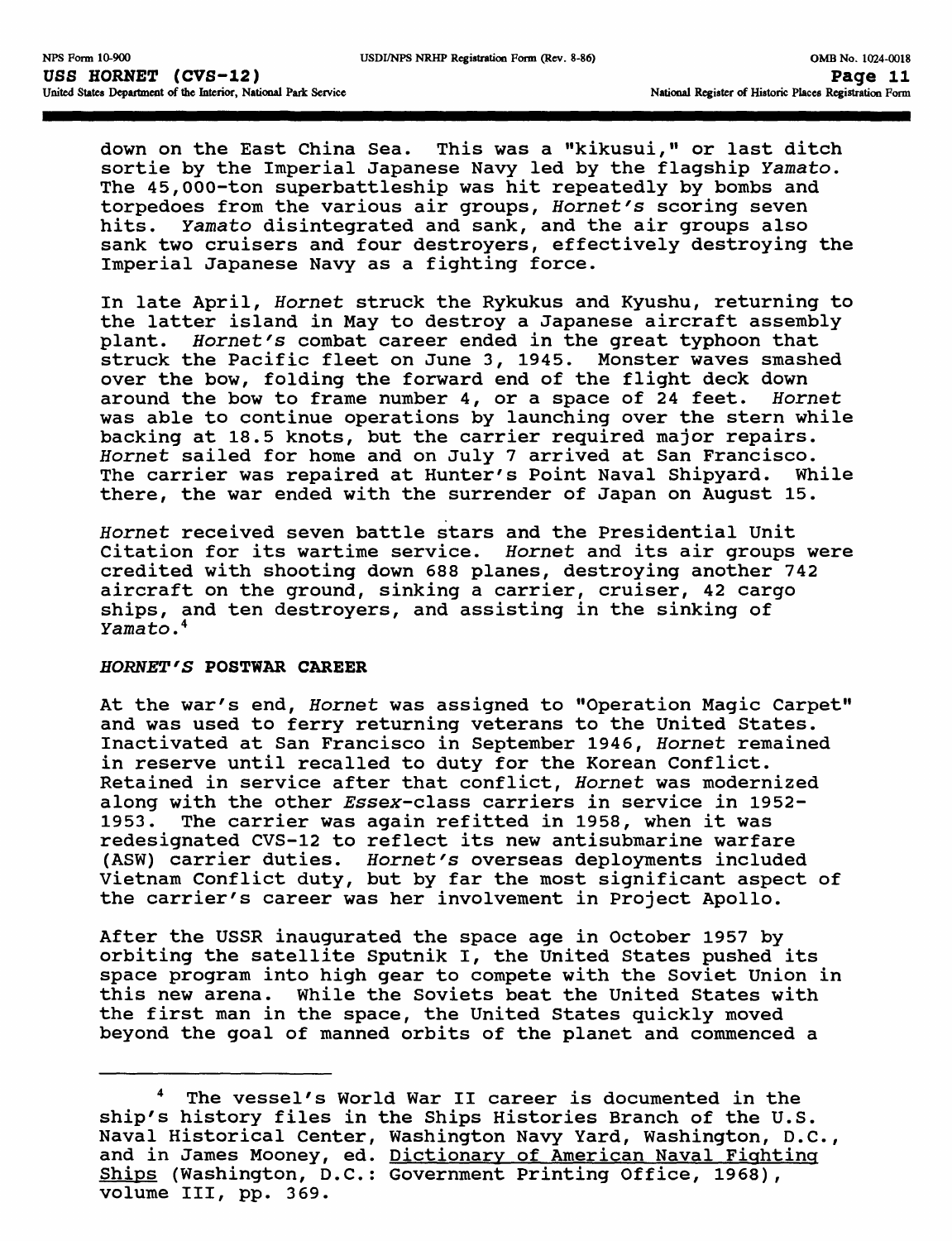race to land on the earth's moon. President John F. Kennedy's intent to land a man on the moon by 1969 resulted in a major shift in the American space program's efforts, which during Eisenhower's term had inaugurated Project Mercury and America's manned entry into space. Between 1961 and 1962, National Aeronautics and Space Administration (NASA) scientists began to survey the moon with Project Ranger and determined that the most advantageous method of landing on the moon involved a Lunar Orbit Rendezvous, with a manned capsule and lunar landing vehicle making the 240,000-mile transit from the earth to the moon. Once in orbit around the moon, astronauts would land on its surface, make an extravehicular survey, and then lift off for a lunar rendezvous with the command module. After jettisoning the lander, the module would return to the earth and splash down in the ocean, following the recovery operation procedure for Project Mercury and Gemini missions.

Full scale development of Project Apollo began with the construction and development of technical facilities to handle the mission, develop and test equipment, and train the astronauts. Hornet was an early participant in the program when she recovered an unmanned Apollo capsule that splashed down in the Pacific on August 29, 1966, after one (AS-202) of two unmanned test flights in the twelve-mission project. Manned Apollo flights began with Apollo 8, and the procedure for the lunar landing was tested with this and the Apollo 9 and Apollo 10 missions. The stage was then set for the historic first manned landing on the moon. Apollo 11, with astronauts Neil A. Armstrong, Edwin E. Aldrin, Jr., and Michael Collins, lifted off from NASA's Kennedy Space Center at Cape Canaveral, Florida, on July 16, 1969. After the first two stages of the Saturn V rocket lifted the crew into space, the third stage, with its J-2 engine propelled the lunar lander (the lunar excursion module) and the command module from the earth's orbit and to the moon. On July 20, the lunar excursion module separated from the command module. While Collins remained in the command module in lunar orbit, astronauts Armstrong and Aldrin descended to the lunar surface, landing in the Sea of Tranquility. That same day, Armstrong climbed from the lander and set foot on the surface of the moon, proclaiming that it was "a small step for man, and a giant leap for mankind."

After Armstrong and Aldrin made a reconnaissance of Tranquility Base, erected the American flag and scientific instruments, and collected geological samples, they returned to the lander and blasted off in the top section, leaving half of the LEM on the moon. Once in lunar orbit, they docked with the command module, jettisoning the LEM, and returned to earth. Their 13,000-lb., 12-foot, 10-inch diameter, 10-foot, 7-inch high command module reentered the earth's atmosphere and splashed down into the Pacific on July 24, 1969. As the parachutes slowed the capsule's descent, helicopters from Hornet, which had been designated the recovery carrier, converged on the landing site. When the capsule hit the water, Navy divers dropped into the sea and assisted the three astronauts as they exited. Lifted back to Hornet, the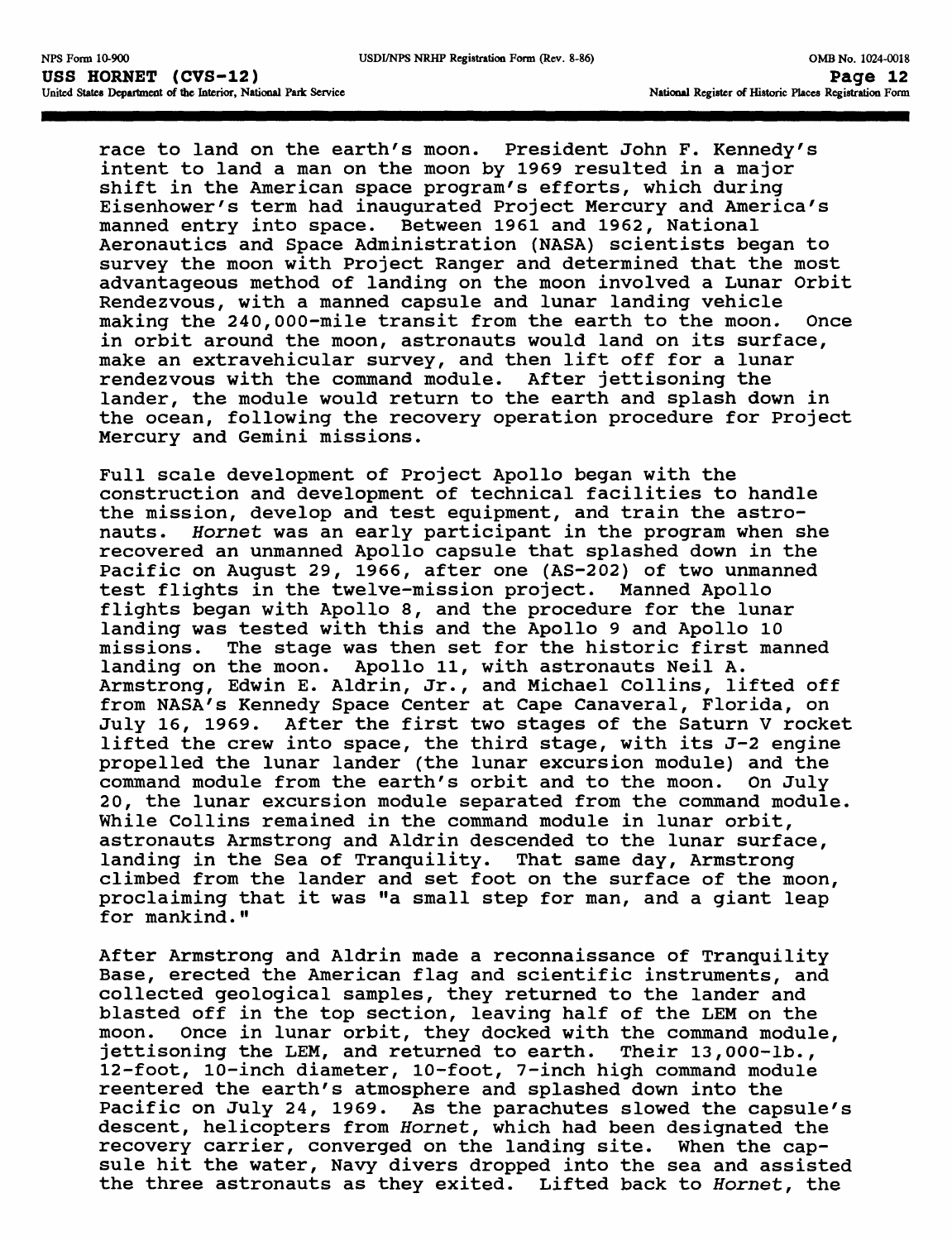astronauts, wearing containment suits because of the possibility of introducing alien bacteria, stepped from the helicopter, waved, and entered quarantine. President Richard M. Nixon, aboard the carrier, welcomed the astronauts back to earth. "Hornet plus three" then steamed for home.<sup>5</sup>

Hornet served as recovery carrier for the next mission, Apollo 12, in November 14-21, 1969, recovering the command module and the astronauts Charles Conrad, Alan L. Bean, and Richard F. Gordon, Jr. Hornet celebrated her 26th year in service on November 29, 1969. The Navy announced the impending retirement of Hornet on January 15, 1970, and the carrier was decommissioned on June 30 of the same year at Bremerton Naval Shipyard. Placed<br>in "mothballs," Hornet has remained inactive since. In October in "mothballs," Hornet has remained inactive since. 1989, the Navy began the process of disposing of Hornet, which could result in the long term leasing of the carrier as a naval memorial or scrapping. A Bremerton-based group, the USS Hornet Historical Museum Foundation, began a campaign to preserve the ship as a naval memorial and museum. To date, no decision has been made on Hornet's future, in part pending legal determination of the carrier's historical significance.

<sup>&</sup>lt;sup>5</sup> See Harry A. Butowsky, "Man in Space National Historic Landmark Theme Study," May 1984. Butowsky studied and recommended 24 space program sites and structures for designation as NHLs, including four Apollo training facilities, a hardware test facility, Apollo Mission Control at Johnson Space Center, and a Saturn V rocket. Also se David Baker, The History of Manned Spaceflight, (New York: Crown Publishers, 1982), pp. 264, 356, 357, 372.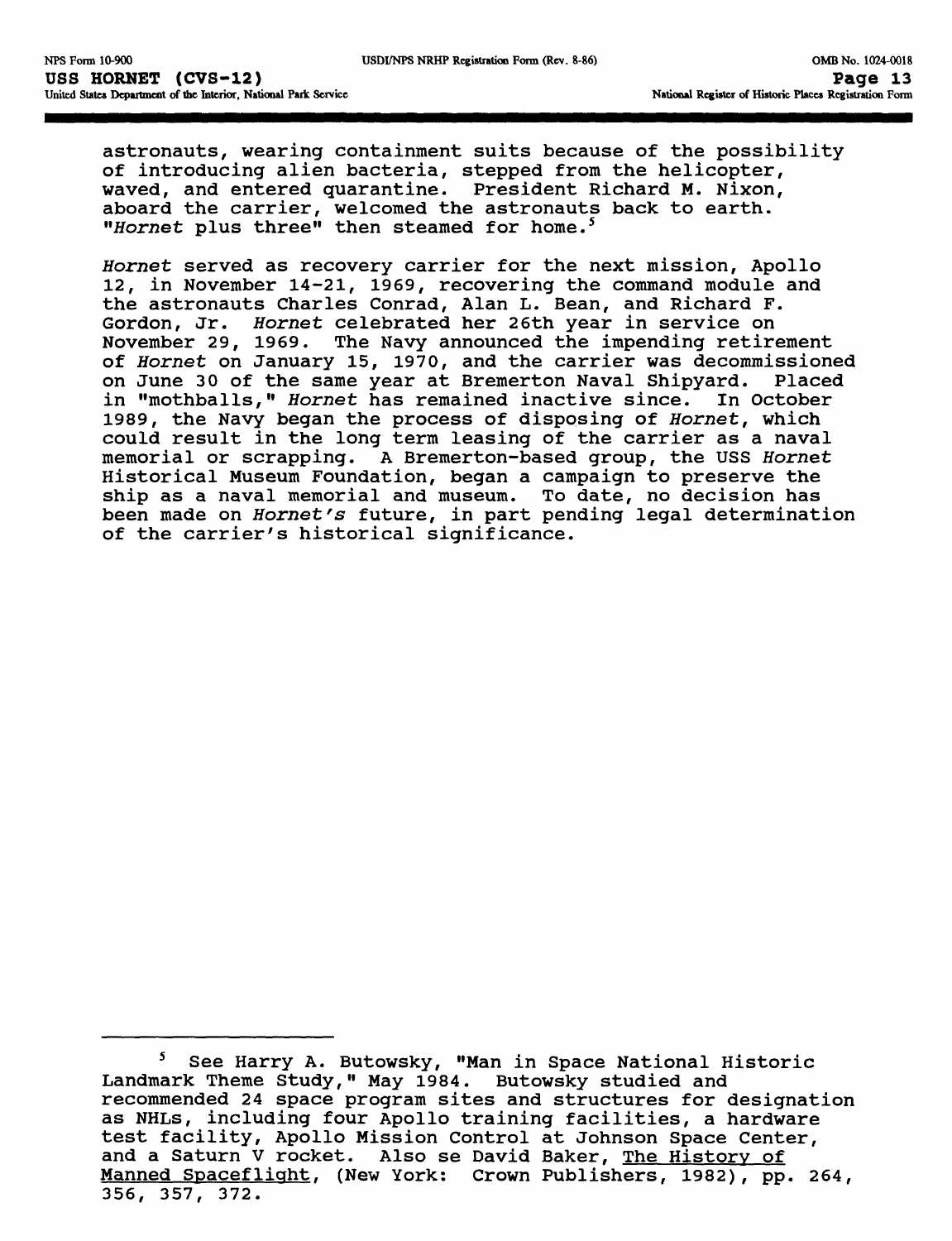## **9. MAJOR BIBLIOGRAPHICAL REFERENCES**

**SEE FOOTNOTES IN TEXT.**

Previous documentation on file (NFS):

- Preliminary Determination of Individual Listing (36 CFR 67) has been requested.
- Previously Listed in the National Register.
- Previously Determined Eligible by the National Register.
- Designated a National Historic Landmark.
- Recorded by Historic American Buildings Survey:  $\#$ <br>Recorded by Historic American Engineering Record:  $\#$
- Recorded by Historic American Engineering Record:

Primary Location of Additional Data:

- State Historic Preservation Office
- Other State Agency
- 
- X Federal Agency<br>
Local Government Local Government<br>University
- 
- X Other: Specify Repository: US Naval Historical Center